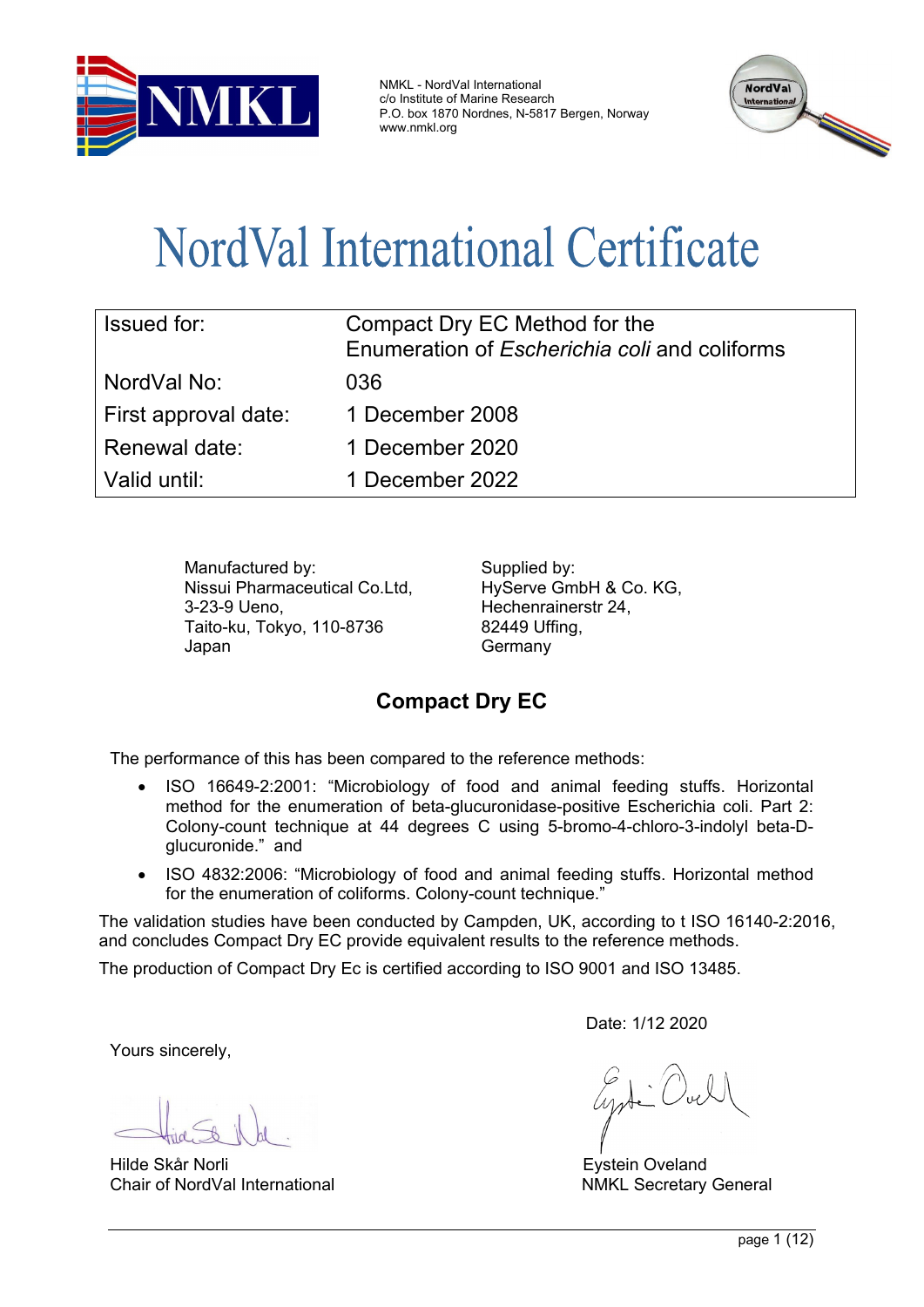

#### **PRINCIPLE OF THE METHOD**

Compact Dry EC is a ready-to-use dry chromogenic plate for enumeration of *E.coli* and coliforms. Pre-treat the samples according to ISO 6687 or NMKL 91. The medium contains two kinds of chromogenic enzyme substrates: Magenta-Gal and X-Gluc. *E.coli* forms blue colonies. The total coliform group count is the sum of both the red and blue colonies.

An aliquot of 1 ml of an appropriate dilution is plated onto Compact Dry EC plate. The incubation conditions tested in the study were  $37 \pm 1^{\circ}$ C for  $24 \pm 2$ h.

#### **FIELD OF APPLICATION**

The method has been tested on enumeration of *Escherichia coli* and coliforms in a broad range of foods.

#### **HISTORY**

In 2007, the method was validated according to the ISO 16140:2003. Every two years until 2018 the method has been renewed without any additional studies.

In 2018 a renewal study was performed to comply with the requirements for relative trueness and accuracy profile in the new standard ISO 16140-2:2016. As the design of the Interlaboratory study (ILS) is the same for the 2003 and 2016 versions of ISO16140, the data from the ILS data of 2007 are re-evaluated using the new statistical approach outlined in ISO16140-2:2016.

#### **COMPARISON STUDIES**

#### **Relative trueness study**

The trueness study is a comparative study between results obtained by the reference method and the results of the alternative method. Different categories, types and items were tested as shown in Table 1 below.

| Category                 | Types                                                              | No. of  |  |
|--------------------------|--------------------------------------------------------------------|---------|--|
|                          |                                                                    | samples |  |
|                          | Dry milk product e.g. milk powder, powder for milk based desserts, |         |  |
|                          | dried infant formula                                               |         |  |
| Milk and dairy products  | Dairy products e.g. ice-cream, yogurts, cream, hard cheese, soft   | 5       |  |
|                          | cheese, raw milk cheese                                            |         |  |
|                          | Pasteurised milk products e.g. skimmed, semi-skimmed, full fat     | 5       |  |
|                          | and flavoured milks                                                |         |  |
| Fresh produce and fruits | Cut ready to eat fruit e.g. fruit mixes, fruit juices              |         |  |
|                          | Cut ready to eat vegetables e.g. Bagged pre-cut salads and         | 5       |  |
|                          | shredded carrot, cabbage, vegetable juices                         |         |  |
|                          | Leafy greens/Sprouts e.g. soy, mung, alfalfa,                      | 5       |  |
| Raw poultry and meats    | Fresh poultry cuts e.g. turkey breast, turkey fillet               | 5       |  |
| (Combined category       | Fresh mince e.g. lamb, beef, pork                                  | 5       |  |
| raw/ RTC meats and       | Processed ready to cook e.g. frozen patties, marinated kebabs,     |         |  |
| poultry)                 | seasoned chicken breasts                                           |         |  |
| Ready to eat foods       | Ready to eat poultry e.g. turkey fillet, chicken sausage, pate     | 5       |  |
| (Combined category       | Cooked fish products e.g. prawns, terrine, pate, smoked fish       | 5       |  |
| RTE/RTRH meats and       | Cooked meat e.g. ham, salami, pate, corned beef                    | 5       |  |
| poultry)                 |                                                                    |         |  |

#### *Table 1 – Categories and types tested*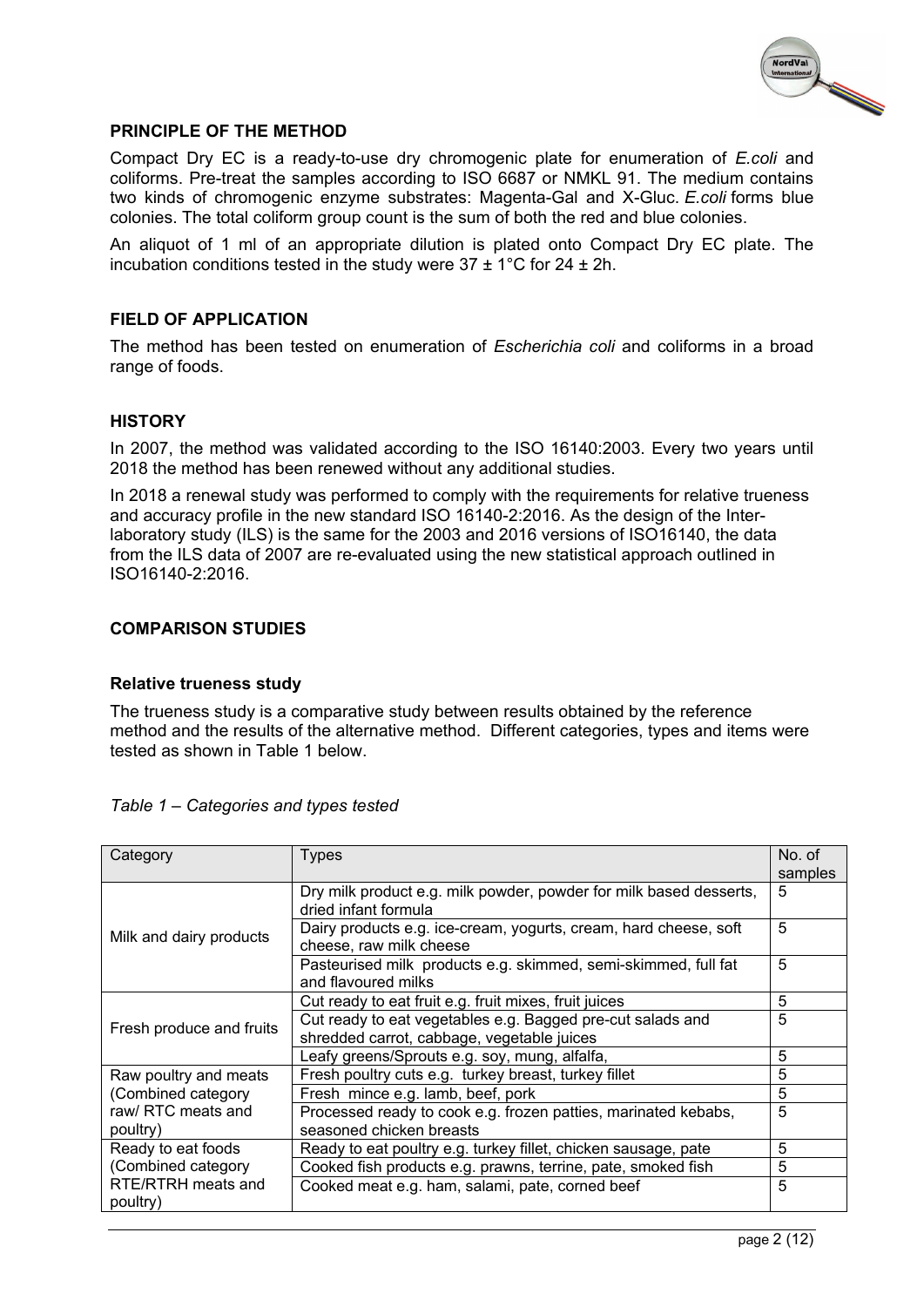| Multi component foods<br>or meal components | Ready to re-heat refrigerated food e.g. cooked chilled foods, rice<br>and pasta, products      | G |  |
|---------------------------------------------|------------------------------------------------------------------------------------------------|---|--|
|                                             | Ready to re-heat food frozen e.g. fries, pizza                                                 |   |  |
|                                             | Composite foods with substantial raw ingredients e.g. pasta<br>salads, sandwiches, deli-salads |   |  |

The relative trueness is illustrated by the use of a Bland-Altman plot, i.e. the difference (bias) between paired samples analysed with the reference method and the alternative method respectively, plotted against the mean values obtained by the reference method. In the plot, Upper and Lower limits are included as the bias  $\pm$  2 times the standard deviation of the bias. The Bland-Altman Plot in Figure 1, illustrates the difference obtained in the enumeration of *E.coli* and total count by the alternative and the reference method, respectively.





Coliforms:



NordVal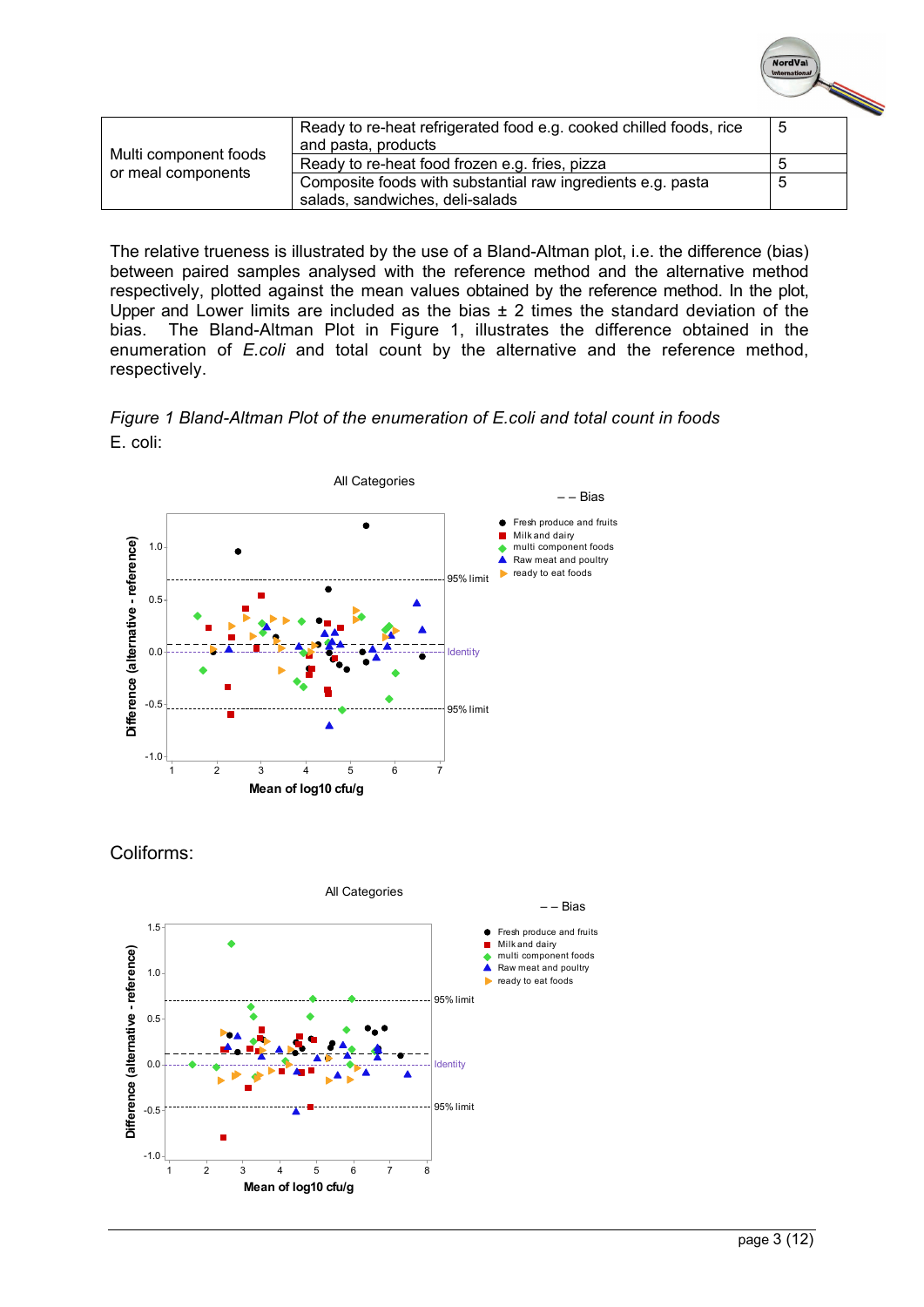

It is expected that no more than 1 in 20 data values will lie outside the 95% confidence levels (upper limit and lower limits).

#### For E.coli:

For 'All Categories' there are five in 75 values which lie outside the CLs. This is a little more than the expectation of less than one in 20. There was no identifiable trend in the data outside the CLs, which covered 4 different food categories, 4 different inoculated strains and 3 different seeding/spiking protocols.

#### For coliforms:

For 'All Categories' there are six in 75 values which lie outside the CLs. This is a little more than the expectation of less than one in 20. Of the six points outside of the CLs, the data covered 3 different food categories, and 3 different inoculated strains.

#### **ACCURACY PROFILE**

The accuracy profile study is a comparative study between the results obtained by the reference method and the results of the alternative method. Each item used were artificially contaminated obtaining three target levels; low (10<sup>2</sup> cfu/g), medium (10<sup>4</sup> cfu/g) and high (10 $6$  cfu/g). Five test portions of each level of each item were analysed, resulting in 150 samples. The tested categories, types, items and inoculated strains are provided in the Table 2.

| Category                                                                             | <b>Types</b>                 | Strains - E.coli                              | Strains -<br>Coliforms                                   | <b>Items</b>                              |
|--------------------------------------------------------------------------------------|------------------------------|-----------------------------------------------|----------------------------------------------------------|-------------------------------------------|
| Dairy products                                                                       | Pasteurised                  | E. coli CRA 1476<br>from dried milk           | E. coli<br><b>CRA 1476</b><br>from dried milk            | Pasteurised<br>cream                      |
|                                                                                      | dairy products               | E.coli NCTC 8008                              | Enterobacter<br>agglomerans CRA 5613<br>from milk powder | Cream cheese                              |
| Fruits and<br>vegetables                                                             | Fresh produce                | E.coli ATCC 25922                             | E.hermanii CRA 7477<br>from sesame seeds                 | Ready to cook<br>Vegetable<br>preparation |
|                                                                                      |                              | E. coli NCIMB<br>700555                       | Citrobacter<br>amalonaticus CRA 7458<br>from beansprouts | Vegetable juice                           |
| Raw poultry and<br>meats<br>(Combined                                                | Fresh meat                   | E. coli CRA 16041<br>from raw ground<br>mince | Enterobacter aerogenes<br><b>NCTC 10006</b>              | Pork mince                                |
| category raw/RTC<br>meats and poultry)                                               |                              | E. coli CRA 1593<br>from poultry              | Citrobacter freundii<br><b>NCTC 9750</b>                 | Raw bacon                                 |
| Ready to eat foods<br>(Combined<br>category<br><b>RTE/RTRH</b> meats<br>and poultry) | Cooked fish<br>products e.g. | E.coli CRA 2003<br>isolated from fish         | E.coli CRA 2003 from<br>fish                             |                                           |
|                                                                                      | prawns                       | E.coli CRA 1968<br>isolated from lamb         | Klebsiella oxytoca ATCC<br>15926                         | Fish pate                                 |

#### *Table 2 - Categories, types and food items*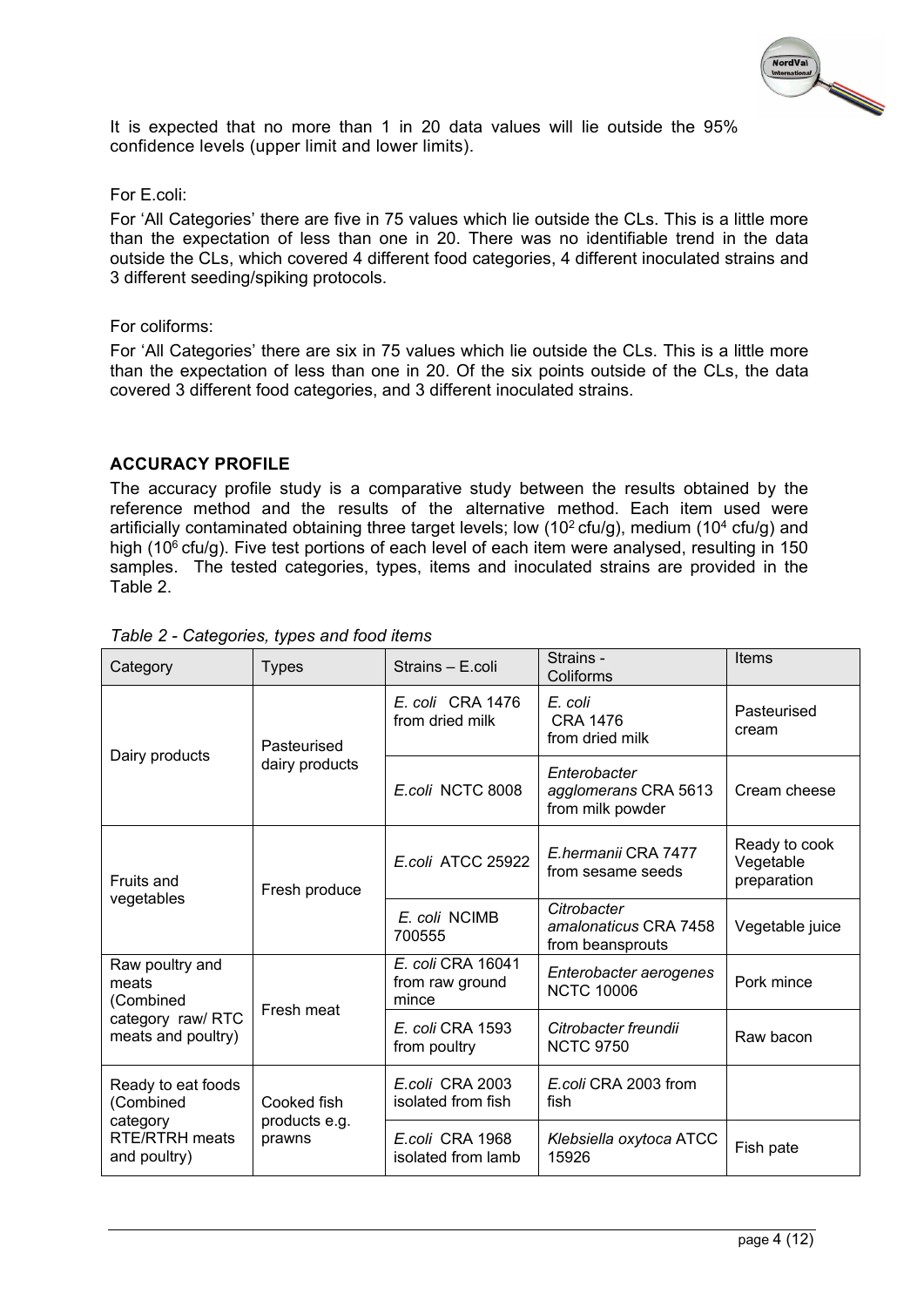| Multi component<br>foods | Composite<br>foods with raw<br>ingredients | E.coli CRA 16044<br>isolated from beef | Enterobacter<br>agglomerans CRA 5513<br>from skimmed milk<br>powder | Sandwiches             |  |
|--------------------------|--------------------------------------------|----------------------------------------|---------------------------------------------------------------------|------------------------|--|
|                          |                                            | E.coli CRA 1265<br>dried foods         | E. adecarboxylata<br><b>CRA 5501</b><br>from skimmed milk<br>powder | Cooked chilled<br>rice |  |

The total number of samples analysed for both *E.coli* and Coliforms with both methods were 150. The statistical results and the accuracy profiles are provided in the Figures 2 to 6.

#### *Figure 2 Dairy products*

*E.Coli*:





#### Coliforms:

NordVal International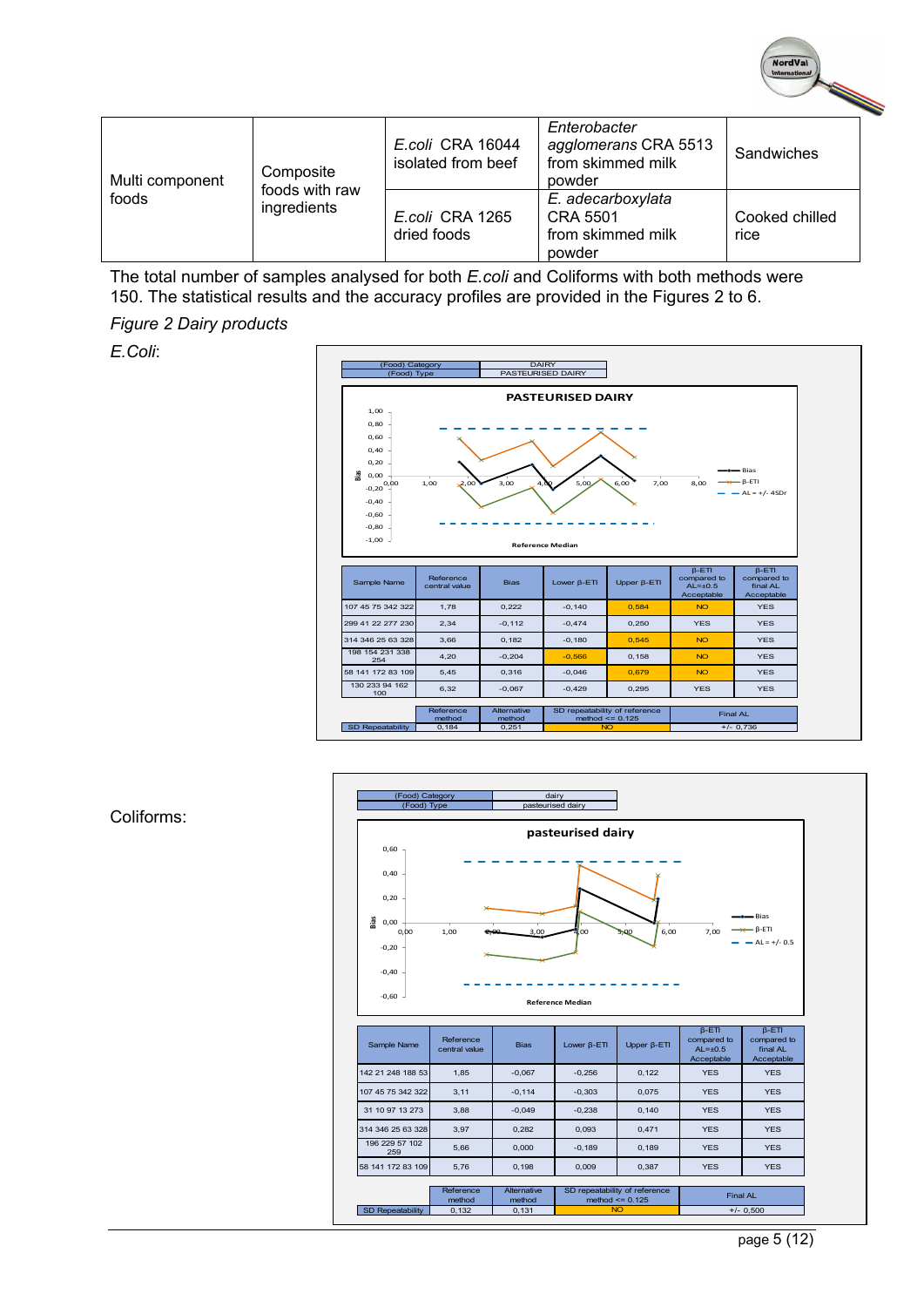

*Figure 3 Fruit and vegetable products E.Coli*:



Coliforms:

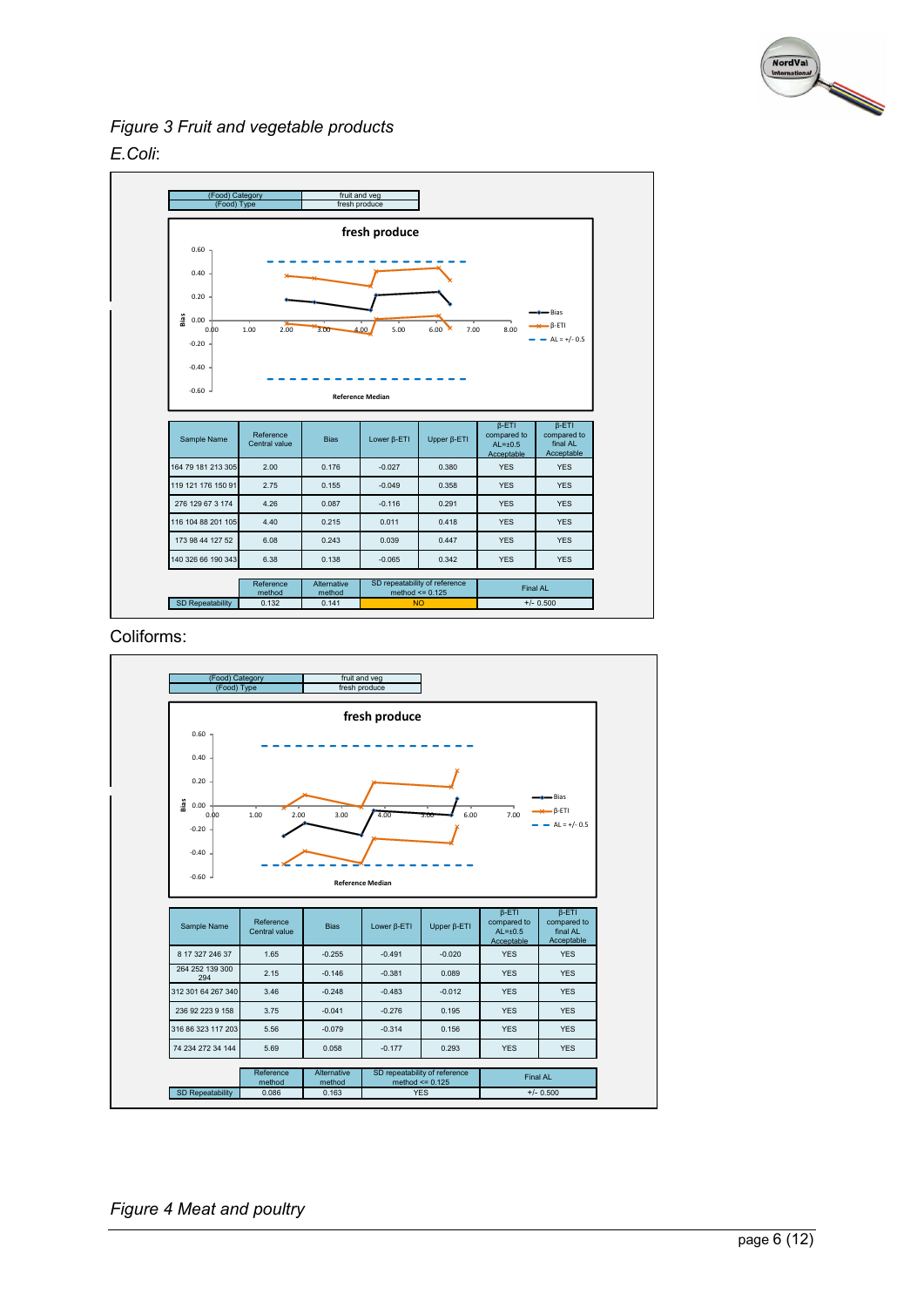

#### *E.Coli*:



#### Coliforms:

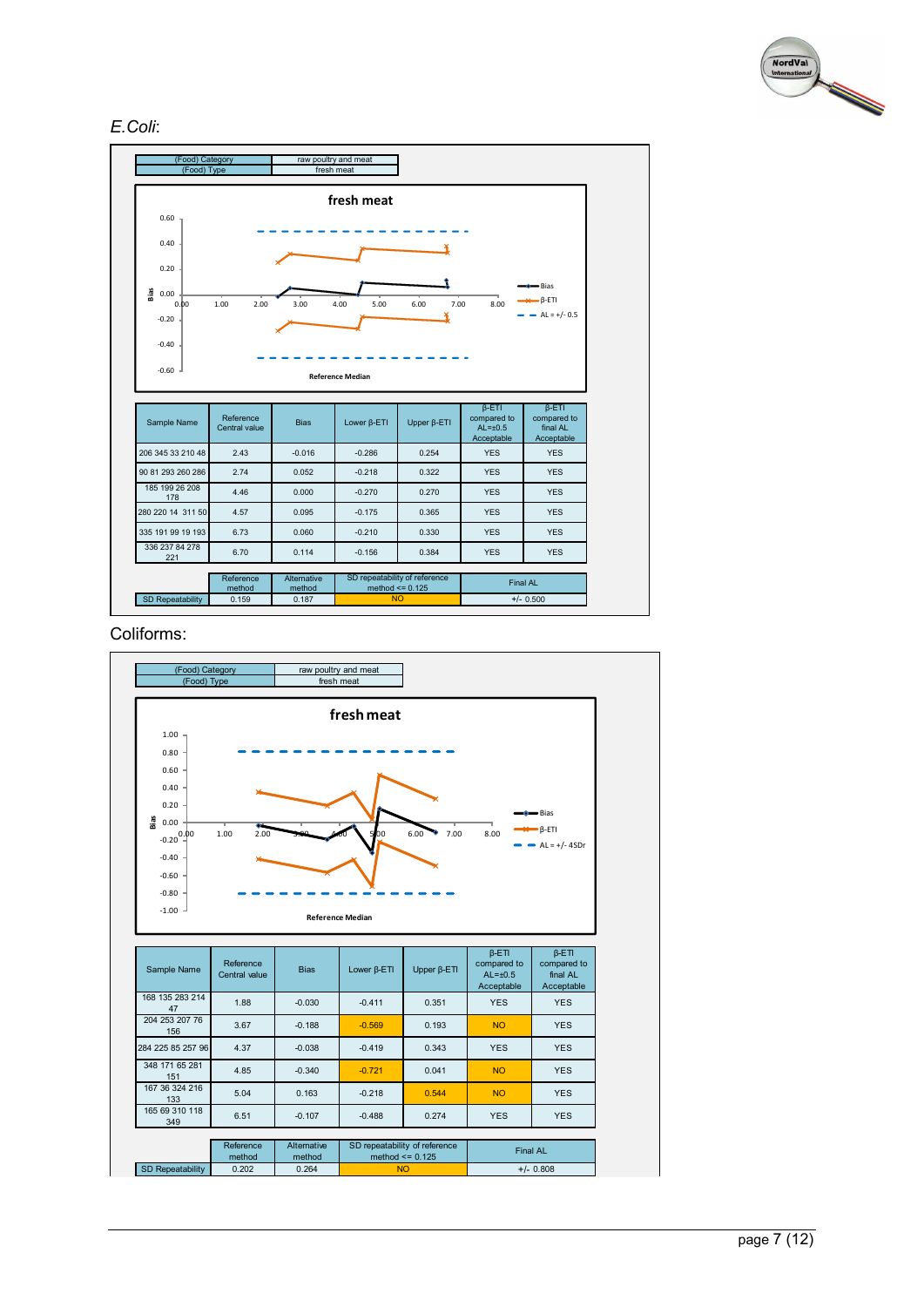

# *Figure 5 Ready to eat foods*





Coliforms:



*Figure 6 Multi component foods:*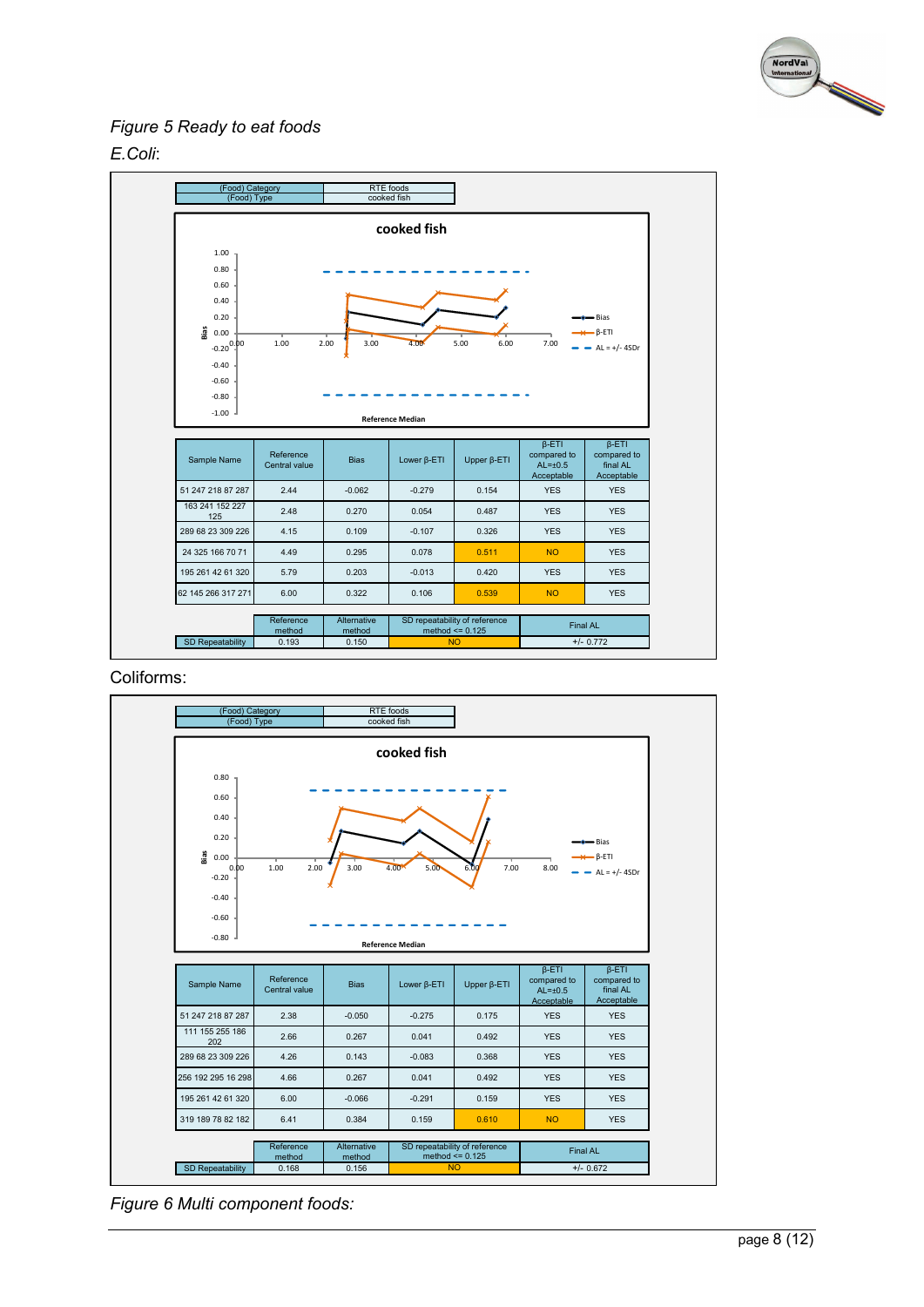

#### *E.Coli*:



Coliforms:

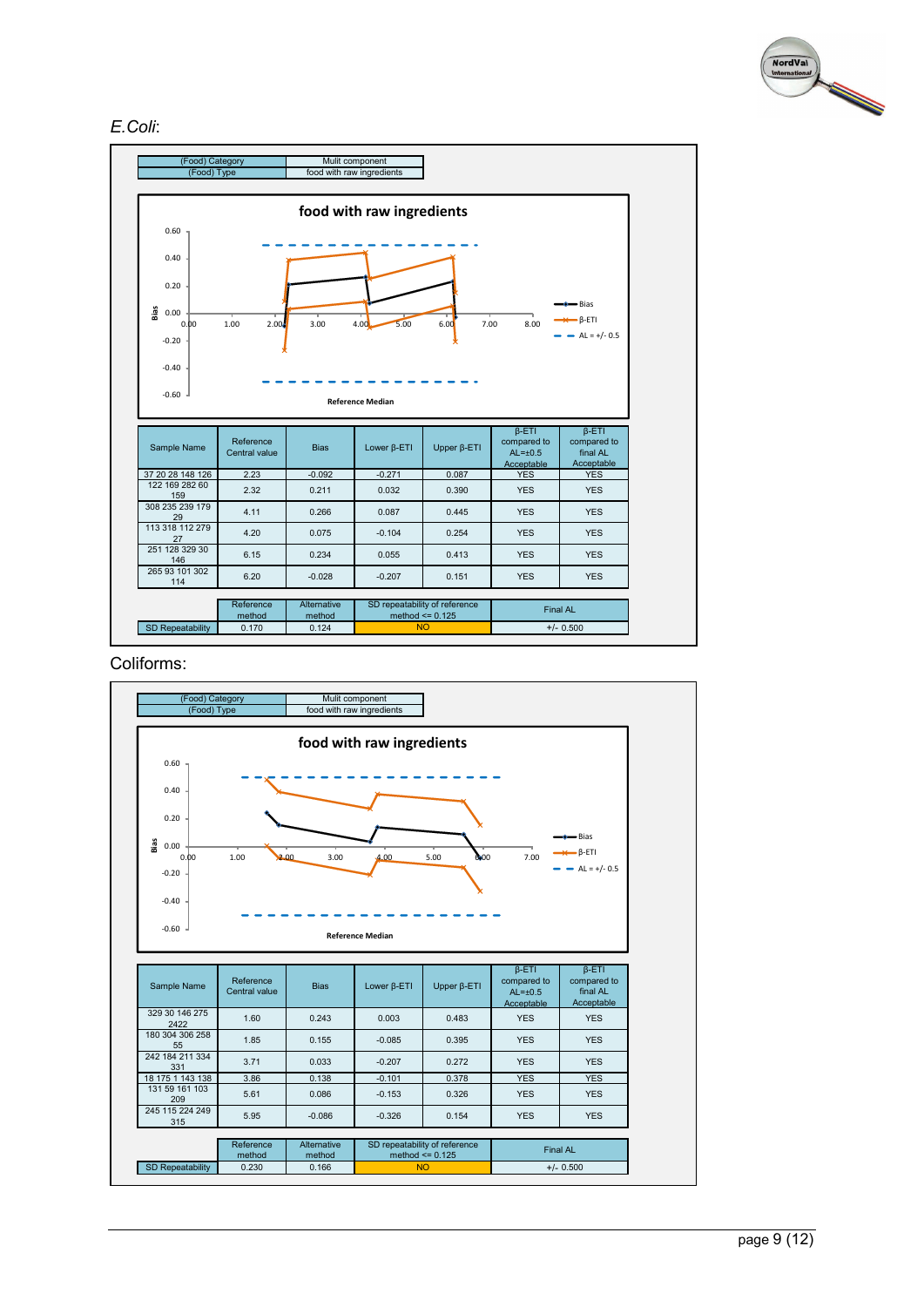

The observed profiles are within the 0.5 log AL or the recalculated AL limit calculated according to ISO16140-2:2015 section 6.1.3.3.

For both E.coli and coliforms, the accuracy profiles fulfil the performance criteria after the permitted recalculation and the alternative method is accepted as being equivalent to the reference methods.

## **SELECTIVITY (INCLUSIVITY/EXCLUSIVITY)**

Inclusivity is the ability of an alternative method to detect the target analyte from a wide range of strains.

#### *For E.coli:*

In the original study: 31 strains were studied. All 31 strains grew and produced typical colonies on the Compact Dry EC medium. By comparison, 5 strains failed to grow in the TBX medium (ISO16649-2:2001) and one strain yielded atypical colonies.

In the renewal study of 2018: Of the 20 inclusivity strains tested all strains were detected using both the alternative and reference method.

#### *For coliforms:*

In the original study: All 33 coliform strains produced typical colonies in VRBA (ISO 4832) and Compact Dry EC medium.

In the renewal study from 2018: Of the 20 inclusivity strains tested 18 strains were detected using the alternative and the reference methods. Those not detected by either method were *Shimwellia blattae* NCTC 12127 and *Klebsiella rhinoscleromatis* CRA 4272.

Exclusivity is the lack of interference from a relevant range of non-target strains of the alternative method.

#### *For E.coli:*

In the original study: The results from the 21 strains of non-target organisms showed that the majority (19 cultures) failed to grow or produced atypical colonies by both methods. Two strains of *Shigella* did yield typical colonies by both methods, which is not surprising because strains of *Shigella* have β-glucuronidase activity which would give rise to typical conies with chromogenic media developed to show this activity.

In the current study (2018): Of the 10 exclusivity strains tested, none were detected by either the alternate or reference methods.

#### *For coliforms:*

In the original study: The results from the 20 strains of non-target organisms used to determine the exclusivity of the EC method showed that 9 strains did not grow on either the EC medium or on VRBA. In addition, one strain of *Yersinia enterocolitica* did not grow on the Compact Dry EC medium but did grow in VRBA. For Compact Dry EC, there were 7 strains giving atypical growth and 3 giving typical growth. For VRBA there were 5 strains giving atypical growth and 6 giving typical growth.

In the recent study (2018): Of the 10 exclusivity strains tested, three were detected by the alternate method and by the reference method these were *A.hydrophila* CRA 4111, *A.sobria* CRA 8390 and *S. fonticola* CRA 4613.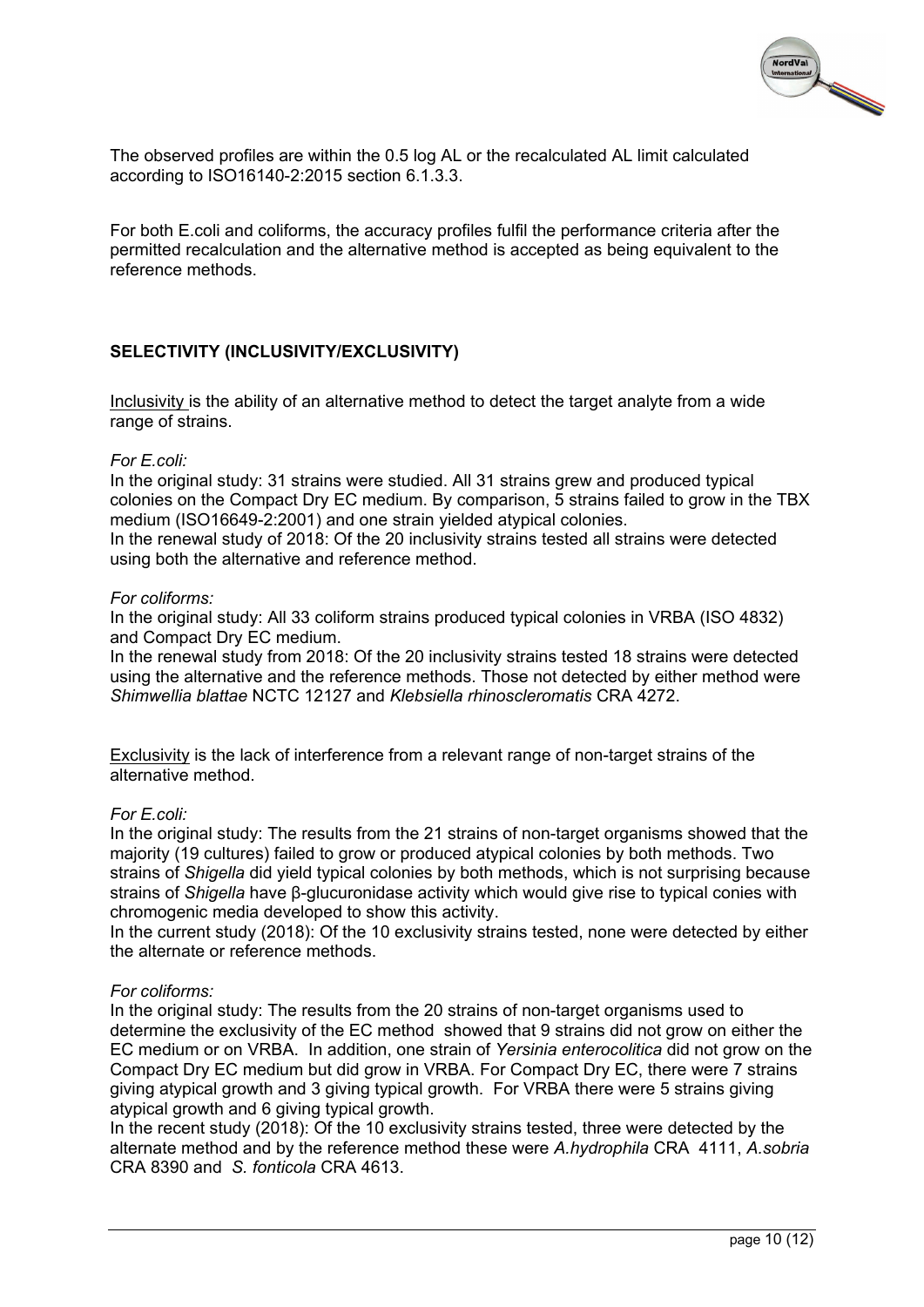

## **CONCLUSION OF THE COMPARISON STUDIES**

*For E.coli:* The results of the method comparison study showed that the Compact Dry EC provide equivalent results to the reference method ISO 16649-2:2001.

*For coliforms:* The results of the method comparison study showed that the Compact Dry EC provide equivalent results to the reference method ISO 4832:2006.

#### **INTERLABORATORY STUDY OF** *E.COLI***:**

The interlaboratory study was conducted in November 2007.

Number of laboratories: 9 [13 labs participated. 2 were excluded as the analysis were not performed on the agreed date and further 2 labs failed to test their samples for *E.coli* by the reference method.]

Samples: Pasteurised milk artificially contaminated with defined numbers of *E.coli.* The laboratories performed the analyses according to ISO 16649-2:2001 and Compact Dry EC method.

|       | Referance method |         | Alternative method |                  |             | Upper | ∟ower   | Jpper | Lower   |
|-------|------------------|---------|--------------------|------------------|-------------|-------|---------|-------|---------|
| Level | Median           | $S_{R}$ | Alt method         | $S_{\mathsf{R}}$ | <b>Bias</b> | ∟evel | ∟evel   | AL    | AL      |
|       | 2.40             | 0.17    | 2.45               | 0.18             | 0.05        | 0.30  | $-0.04$ | 0.50  | $-0.50$ |
| 2     | 3.50             | 0.17    | 3.46               | 0.17             | $-0.04$     | 0.20  | $-0.17$ | 0.50  | $-0.50$ |
| 3     | 4.38             | 0.34    | 4.50               | 0.20             | 0.12        | 0.40  | 0.01    | 0.50  | $-0.50$ |

*Table 6 Results (log cfu/g) – interlaboratory study of E.coli*

The results show that the bias is small and that the precision is satisfactory.



*Figure 7 Accuracy Profile of the interlaboratory study for E.coli*

According to the comparison study and the interlaboratory study no substantial differences were found between the Compact Dry EC method and the reference method (ISO 16649- 2:2001) for the enumeration of *Escherichia coli*.